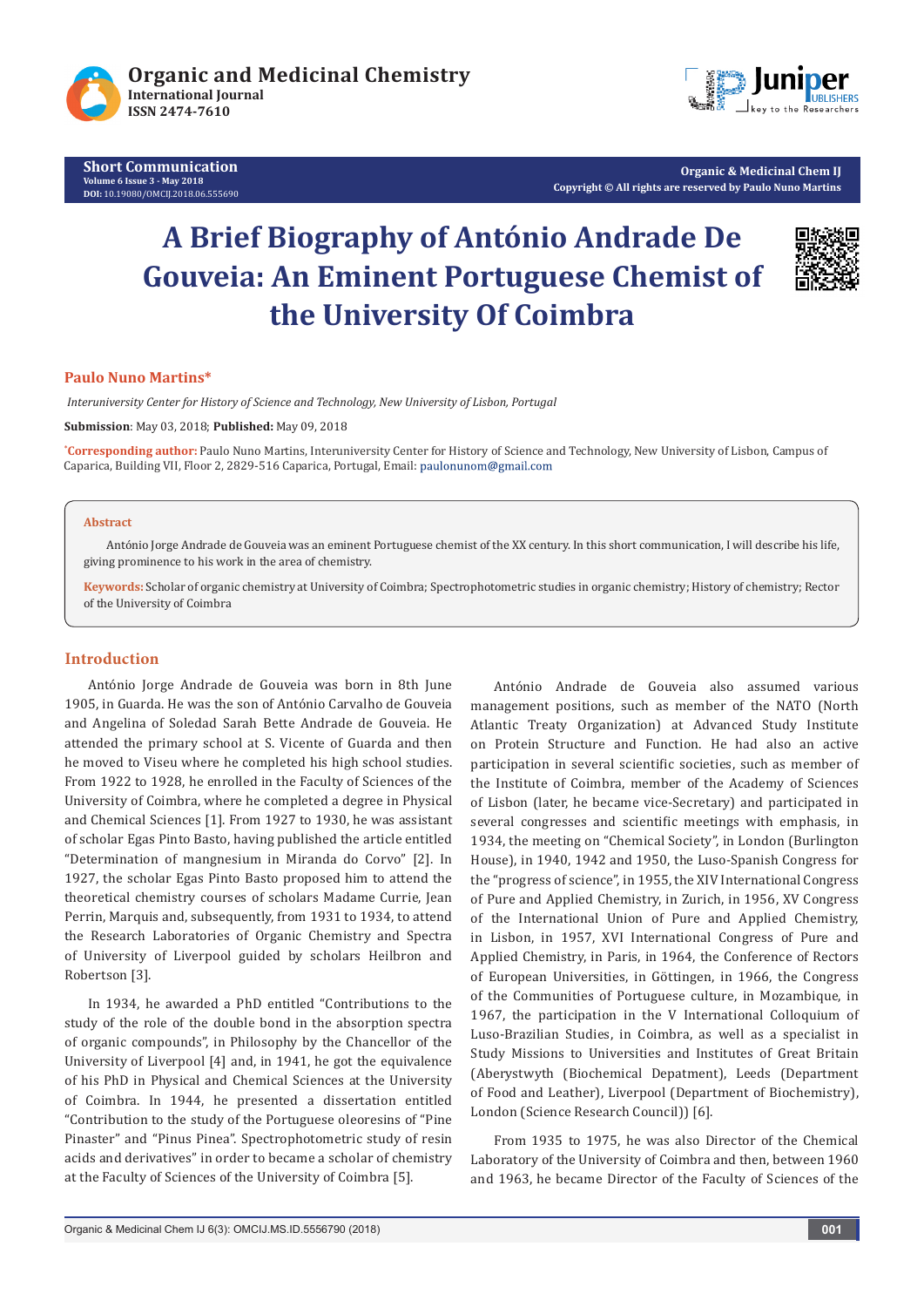University of Coimbra. In 1962, he was member of the Board of National Education and, between 1963 to 1970, he was Rector of the University of Coimbra. He was also honored with the Grande Ufficialle nell´Ordine Al Mérito della Republica Italiana and Grand Officer of the Order of Santiago. Antonio Andrade de Gouveia died on 13th July 2002, in Santo António dos Olivais, Coimbra [6].

# **Methods**

In this short communication about António Jorge Andrade de Gouveia, I collected and analyzed the main scientific books and technical articles, in this area of study, that are available in academic libraries. Thus, I selected the 22 most important items, based on the "impact factor" of the article and the "reference" books on this topic in order to be useful to the reader who aims to have just an idea of this subject, maintaining the scientific rigor of my research.

### **Results and Discussions**

In this section, I will present the results and the most relevant facts of my research about the António Andrade de Gouveia´s most important works on chemistry. In fact, the most important part of the work of António Andrade de Gouveia was in the field of organic chemistry. From 1934 to 1960, António de Gouveia was the scholar of the discipline of organic chemistry (theoretical and practical) of the Faculty of Sciences of the University of Coimbra [7]. During this time, he published several articles related to the study of the oleoresines of the pine, the determination of vitamins, amino acids, the dipeptides, quinones, essential oils and various synthetic products with the title "Quantitative determination of vitamin A by the spectrophotometric method. Study of some cod liver oils of Portuguese fishing companies" [8], "Quantitative determinations of vitamin A, ergostrol, vitamin B2 (lactoffavin) and vitamin C by Physical-Chemical methods. Study of the Bairrada red wine" [9], "Quantitative determination of phytic acid. Study of bakery products from Oporto" [10], "Contribution to the chemical study of fish of the Portuguese coast. Carotenoids of the sardine "Pilchardus Walbaum" [11], "Bivalent cobalt complexes with resinous acids. Composition and spectrophotometric study" [12], "Micro-analytical methods of determination of plumbagina and related naphtoquinones, in aqueous solutions and fisiological middle. Differences of behavior with the structure" [13].

As an international scientist, he had a collaboration with the scholar R.A. Morton related with the problem of the relationship between the structure and absorption spectra of organic compounds. He published a number of papers related with this issue, such as "Chromophoric groups-Part I. Ultraviolet absorption spectra of Indene and certain of its derivatives" [14], "Chromophoric groups-Part II. Absorption spectra of naphthalene, hydronaphthalenes and related compounds" [15]. These works were carried out in the Chemical Laboratory of the Faculty of Sciences of the University of Coimbra, Office of visible and ultraviolet spectrophotometry through donations by the funds Sá Pinto and the Portuguese Institute of High Culture.

 Furthermore, António Jorge Andrade de Gouveia also published several papers linked to the History and Philosophy of Science, particularly on chemistry, such as "Compliment to Professor Dr. D António Pereira Forjaz" [16], "Vicente de Seabra and the chemical revolution in Portugal" [17], "The paradigms of chemical affinity and the Faculty of Philosophy in the late 18<sup>th</sup> century"  $[18]$ , "15<sup>th</sup> and 16<sup>th</sup> century books on chemical arts and simple drugs, in bookstores of the University of Coimbra and of colleges of Coimbra" [19], "Garcia d´Orta and Amato Lusitano in the science of their time" [20], "Development of chemistry and related sciences and the impact in the cultural and scientific activities in Portugal" [21].

#### **Conclusion**

António Andrade de Gouveia was arguably, an eminent chemist of the  $20<sup>th</sup>$  century at University of Coimbra. On  $1<sup>st</sup>$ September 1975, he retired and became a member of the Association of former Students of Coimbra and the Institute of Coimbra, as well as member in several national and international scientific associations. Nowadays, there is an award named by "Professor Andrade de Gouveia" that is attributed to the best student of the Master's degree in chemistry from the University of Coimbra [22].

#### **References**

- 1. Manuel Rodrigues, Abílio Queirós, Luís de Almeida (1992) Memoria Professorum Universitatis Conimbrigensis, Arquivo da Universidade de Coimbra.
- 2. António de Gouveia (1930) Dosagem do manganésio numa rocha de Miranda do Corvo, Revista de Química Pura e Aplicada, Serie III, Year V, Nº1.
- 3. Manuel Rodrigues, Abílio Queirós, Luís de Almeida (1992) Memoria Professorum Universitatis Conimbrigensis, Arquivo da Universidade de Coimbra.
- 4. António de Gouveia (1934) Contributions to the study of the role of the double bond in the absorption spectra of organic compounds, PhD Thesis, University of Liverpool.
- 5. António Andrade de Gouveia (1943) Contribuição para o estudo das oleorresinas portuguesas do Pinus Pinaster e do Pinus Pinea. Estudo espectrofotométrico do ácido resínico e seus derivados, Dissertação, Revista da Faculdade de Ciências de Coimbra 11(1): 117.
- 6. Archives of Faculty of Sciences of Coimbra (1996) Curriculum Vitae of António Andrade de Gouveia, Coimbra.
- 7. Paulo Martins [2017] Organic Chemistry in Portugal from 1900 to 1970: A contribution to the history of science. Orbital: Electronic Journal of Chemistry 9(5): 363-371.
- 8. António de Gouveia, F Pinto Coelho (1936) Determinações quantitativas da vitamina A pelo método espectrofotométrico. Estudo de alguns óleos de fígados de bacalhau de empresas de pesca Portuguesas, Revista da Faculdade de Ciências de Coimbra 6(1): 191.
- 9. António de Gouveia, Karl Schön, F Pinto Coelho (1939) Determinações quantitativas de vitamina A, ergosterol, vitamina B2 (lactoflavina) e vitamina C por métodos físico-químicos. Estudo do vinho tinto da Bairrada, Revista da Faculdade de Ciências de Coimbra 8(1): 131.
- 10. António de Gouveia, F Pinto Coelho, Aires de Lima (1946) Determinações quantitativas de ácido fítico. Estudo de produtos de panificação da cidade do Porto, Revista da Faculdade de Ciências de Coimbra 15(1): 55.